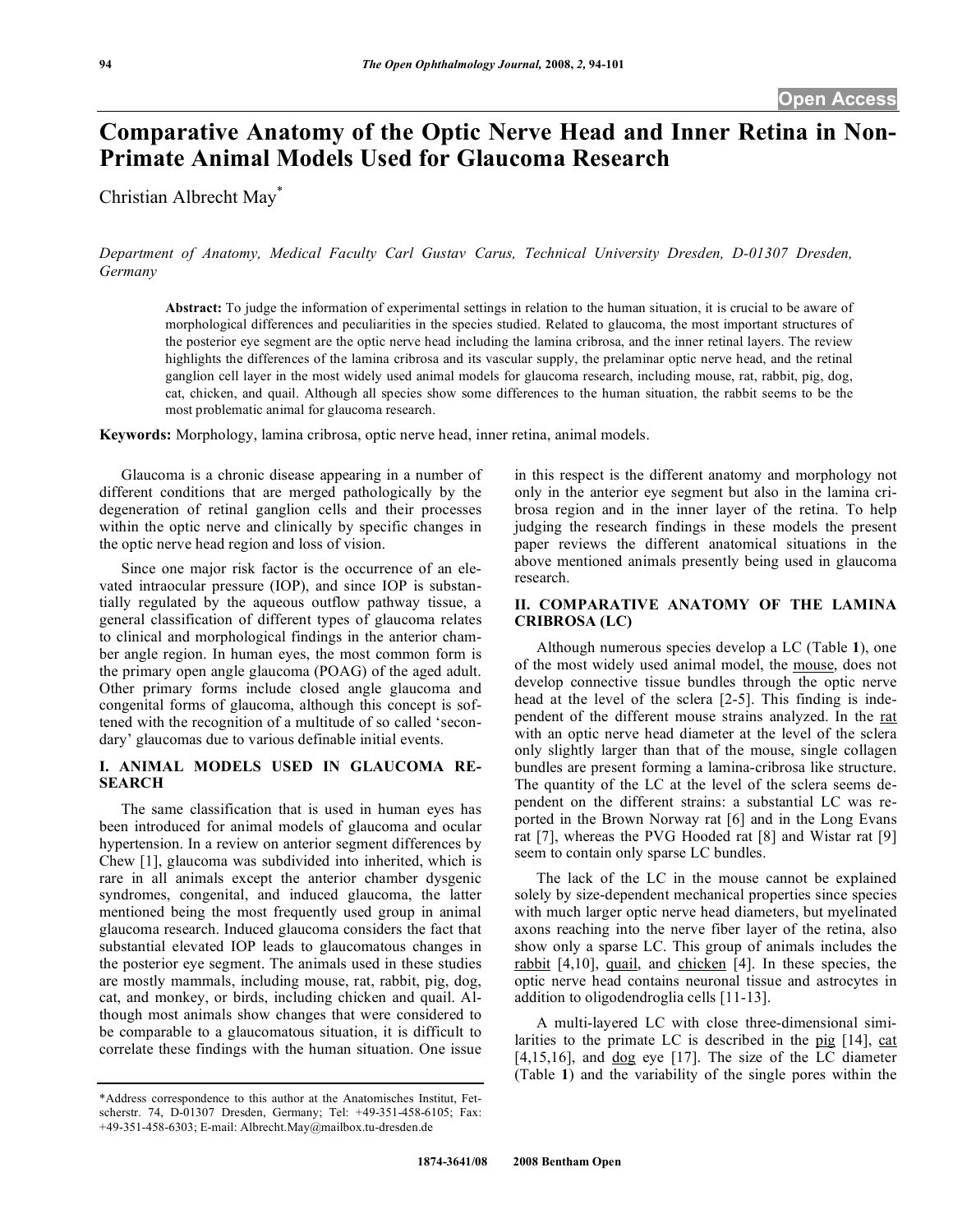|                    | Presence of LC | Diameter of Optic Nerve at the Level of the Sclera/LC | Differences in Composition to the Human [27] |
|--------------------|----------------|-------------------------------------------------------|----------------------------------------------|
| Mouse $[2-5]$      | Ø              | $193 \pm 8 \mu m$                                     |                                              |
| Rat $[6-9]$        | $^{(+)}$       |                                                       | more collagen type VI                        |
| Rabbit [4,10]      | $^{(+)}$       |                                                       |                                              |
| Quail, Chicken [4] | $^{(+)}$       |                                                       |                                              |
| Pig $[14]$         | $^{+}$         | $1624 \pm 15 \mu m$                                   |                                              |
| Cat [4, 15, 16]    | $^{+}$         | $1187 \mu m$                                          |                                              |
| Dog [17,32]        | $^{+}$         | $1592 \mu m$                                          | more collagen type VI                        |
| Monkey [18-22]     | $^{+}$         | $1717 \pm 21 \,\text{µm}$                             |                                              |

**Table 1. Occurrence and Distribution Differences in the Lamina Cribrosa (LC) of Animals Used in Glaucoma Research** 

 $\emptyset$  = not present; (+) = faintly present; + = well developed.

LC are comparable in all three species and, again, match the situation in the primate.

### **III. COMPARATIVE COMPOSITION OF THE LAM-INA CRIBROSA**

 As only qualitative studies are present to date, the comparison of various lamina cribrosa components between species is suggestive.

 Immunohistochemical analysis of the extracellular matrix composition of the laminar beams within the LC shows the presence of collagen types I, III, VI, and elastin in the beams, and laminin and collagen type IV (basal membranes) at the border to the astrocytes and around the vessels. This composition is so far only studied in the rat [6,9], monkey [18-22] and human [23-28]. In addition to these electronmicroscopically viewable components, chondroitin and dermatan sulfate proteoglycans were localized in the rat [6], monkey [29] and human LC [30,31].

 Although the observations warrant further studies utilizing more quantitative techniques, the description in the amount of collagen type VI varies in different species studied: whereas only weak collagen type V and VI is described in the normal human LC [27], intense staining for collagen type VI is documented for the normal rat [6,9] and dog LC [32].

 Unfortunately there is a complete lack of data on the composition of the LC in the other animals used for glaucoma research including rabbit, pig, cat, quail, and chicken.

# **IV. COMPARATIVE ANATOMY OF THE CENTRAL RETINAL VESSELS (TABLE 2)**

In rodents (mouse, rat), the central retinal artery (CRA) is derived from a branch of the ophthalmic artery prior to its ramification into the posterior ciliary arteries. A v-shaped intra-arterial cushion is regularly present in the ophthalmic artery just before the branching of the CRA that might influence the vascular flow in this specific region [5,33,34]. The CRA runs towards the sclera and enters the optic nerve obliquely at the level of the sclera and choroid towards the center of the ONH where it branches further forming the retinal arteries. The central retinal vein (CRV) runs closer to the optic nerve than the artery and is connected with the pial venous system [5,35,36].

 A special situation is present in the rabbit eye that shows an incompletely vascularized retina restricted to the myelinated portion of the nerve fiber layer [37]. Posterior to the

**Table 2. Variation of the Central Retinal Vessels – Number and Location at the Optic Disc** 

|                        | <b>Main Retinal Artery</b> | <b>Main Retinal Vein</b> |                                          |
|------------------------|----------------------------|--------------------------|------------------------------------------|
| Mouse $[5]$            | 1 central                  | 1 central                | enters the ON at the level of the sclera |
| Rat [33-36]            | 1 central                  | 1 central                | enters the ON at the level of the sclera |
| Rabbit [37,38]         | 1 central                  | 4 peripheral             |                                          |
| Quail, chicken [44-47] | avascular retina           |                          | vessels to the pecten                    |
| Pig [39]               | 6 lateral                  | 1 central                |                                          |
| Cat $[41-43]$          | 4-5 lateral                | 4-5 lateral              |                                          |
| Dog $[40]$             | 4-5 lateral                | 1 central                |                                          |
| Monkey [48]            | 1 central                  | 1 central                | enters the ON retrolaminar               |
| Human [50,51]          | central                    | 1 central                | enters the ON retrolaminar               |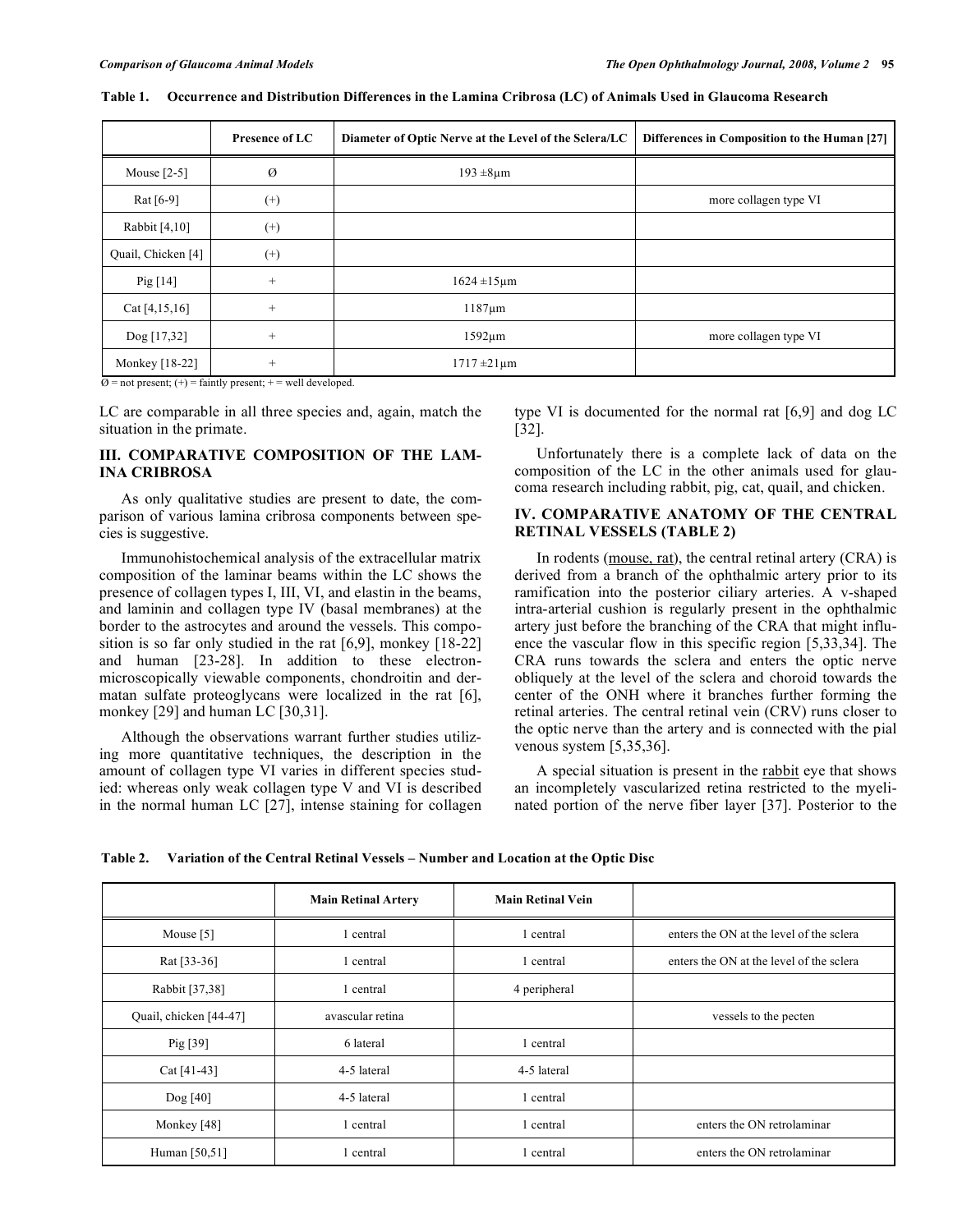sclera, two to three posterior ciliary arteries form an incomplete arterial circle from which one CRA araises [38]. The venous drainage, in contrast, does not form one main vessel but several branches leaving the retina at the periphery of the ONH. Two prominent veins leave the retina at the nasal and temporal side of the ONH, whereas the superior and inferior branches are much smaller [38].

 An almost complementary arrangement of the large retinal vessels described in the rabbit is seen in the pig and dog, where both animals possess a holangiotic retina. In these species, a circulus arteriosus is present around the optic nerve forming several choroidoretinal arteries. From these vessels, up to 6 branches enter the optic nerve head at the level of the sclera and run lateral in the ONH towards the retina [39]. There is no formation of a single CRA. The retinal veins, however, drain the deoxygenated blood towards the center of the ONH forming one CRV that leaves the eye through the LC region [39,40].

 In the cat eye, the arterial supply of the retina is similar to that described for the pig and the dog [41-43]: several cilioretinal arteries send branches to the retina in the lateral portion of the ONH. In contrast to the pig and dog, the main retinal veins in the cat eye do not unite in the center of the ONH but leave the eye parallel to the arteries as separate vessels at the lateral portion of the ONH.

 Birds (chicken, quail) have an avascular retina which receives its oxygen by a unique vitreal blood vessel aggregation called a pecten. The vessels within the pecten show typical characteristics seen also in retinal and brain vessels by forming a tight-junction barrier [44, 45]. The vessels supplying the pecten run lateral of the ONH and consist of several arterial and venous branches [46, 47].

 The central retinal vessels of the primate arise from one CRA and one CRV. The CRA branches from the ophthalmic artery and enters the optic nerve posteriorly to the LC. The CRV runs parallel with the artery through the LC. Both vessels branch in the center of the ONH forming the main retinal vessels.

# **V. COMPARATIVE ANATOMY OF THE OPTIC NERVE HEAD BLOOD SUPPLY**

 Due to the difficulties of physiological measurements in this specific region, the data presented is based on corrosion cast preparations and serial sections through the optic nerve head region. Although the number and size of the vessels might indicate the higher or lower importance of the source forming the microvasculature in the optic nerve head region, the precise physiological and patho-physiological role remains hypothetical. The differences between the species are summarized in Table **3**.

 In the mouse, both corrosion cast preparations and serial sections revealed that the supply of the optic nerve head is exclusively from recurrent branches of the retina [5]. Neither the choroid nor the pial vessels contribute to this region. In the rat, most of the vessels in the optic nerve head emanate from the retina, too, but some infrequent branches were also observed deriving from the pial vessels [33,34]. There is conflict data regarding vessels in the optic nerve head region

**Table 3. Blood Supply of the Optic Nerve Head Region** 

|                | <b>Central Retinal Artery</b> | <b>Choroid</b>  | <b>Pial Vessels</b> |
|----------------|-------------------------------|-----------------|---------------------|
| Mouse $[5]$    | $^{+}$                        | Ø               | Ø                   |
| Rat [33,34]    | $^{+}$                        | Ø               | $^{(+)}$            |
| Rabbit [38]    | $^{(+)}$                      | $^{++}$         | $^{+}$              |
| Quail          | n.e.                          | n.e.            | n.e.                |
| Chicken        | n.e.                          | n.e.            | n.e.                |
| Pig $[39]$     | Ø                             | $^{+}$          | $++$                |
| Cat [41,42]    | Ø                             | $\! + \!\!\!\!$ | $++$                |
| Dog [43]       | Ø                             | $\! + \!\!\!\!$ | $^{++}$             |
| Monkey [48-50] | $^{+}$                        | $\! + \!\!\!\!$ | $^{+}$              |
| Human [51-55]  | $^{+}$                        | $^{(+)}$        | $^{+}$              |

n.e. = not examined;  $\emptyset$  = no, (+) = possible, + = clear, + + = substantial source of optic nerve head capillaries.

deriving from the choroid using corrosion cast preparations: some authors observed branches [35] while others denied their existence [36]. Semithin serial sections through the optic nerve head of Wistar rats did not show vascular branches originating from the choroid but some branches from the posterior ciliary arteries prior to their branching in the choroid (own unpublished data). Further comparative studies are needed to clarify if the different observations are due to different rat strains investigated or due to different methodologies.

 A completely different supply of the optic nerve head is observed in the rabbit: most of the smaller vessels show clear arterial and venous connections with the choroid [38]. Next to branches from the arterial circle forming the pial vessels, single branches derive from the central retinal artery within the optic nerve head [38].

Pig, dog and cat show a remarkably similar supply of the optic nerve head region: since they do not possess a single central retinal artery but rather several branches deriving from a plexus of cilioretinal arteries, the main vessels derive from the pial vessels which are in direct contact with the cilioretinal vascular plexus, and from choroidal vessels of the same source [39, 41-43]. The central retinal arteries and the retina are not involved in the supply of the optic nerve head even in the innermost layer towards the retina (in detail only shown for the pig optic nerve head [39]).

 In birds (chicken, quail), no data exists about the fine vascular supply of the optic nerve head region.

 The vascular supply of the optic nerve head in primates was first introduced by Hayreh [48] using corrosion cast preparations of cynomolgus and rhesus monkeys. In his scheme of arterial blood supply he highlights the influence of all three sources, namely retinal, choroidal, and pial arteries [48]. If the choroidal arteries play the same role in the human eye is not definitely answered: some literature exists on human eyes that questions the involvement of the choroid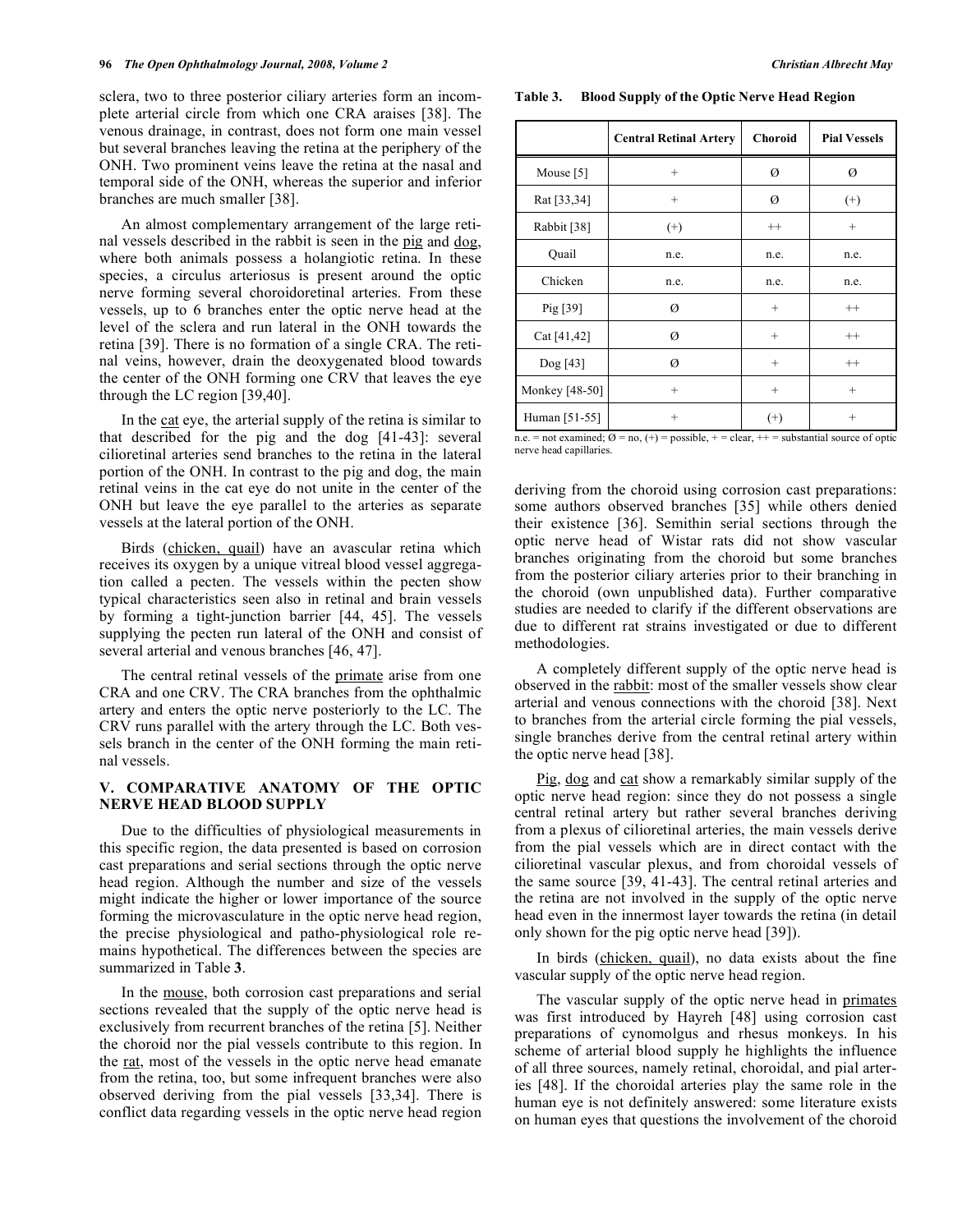#### *Comparison of Glaucoma Animal Models The Open Ophthalmology Journal, 2008, Volume 2* **97**

[49]. The retrolaminar optic nerve in non-human primates and human is mainly supplied by branches deriving from the arterial 'circle' of Haller and Zinn formed by anastomoses of the short posterior ciliary arteries [50,51].

# **VI. COMPARATIVE ANATOMY OF THE GAN-GLION CELL LAYER (TABLE 4)**

 Although the gross morphology of the retinal layers is the same in all animals used for glaucoma research, clear differences are present in the inner retina, mainly in the appearance of the ganglion cell layer (GCL). As a general feature in all retinae, 'displaced' amacrine cells are present in the GCL with different relative numbers compared to the ganglion cell counts. Their specific role within the GCL has not yet been determined but their inter-species existence might point to a specific role in the GCL and thus upgrade their role as purely 'displaced'. Since accurate determination of the functional differences between the different amacrine cell classes is difficult, their neurohistochemical profile is required for a more comprehensive explanation of their role.

 Most profound variations in the number of ganglion cells are present in different mouse strains: they vary between 32,000 and 87,000 [52]. This strain-variation is less pronounced in the rat, but differences between albino (more than 100,000) and pigmented animals (72,000) were also reported to be significant [53,54]. However, different studies on pigmented animals exist in the literature that might lead to the conclusion that the total number of ganglion cells among different rat strains is more consistence at around 90,000-120,000 [55-58]. Both rodents not only contain ganglion cells in the GCL but numerous displaced amacrine cells, which make up to 59% in the mouse [59] and 50% in the rat [60,61].

 In the rabbit retina, one profound finding is the restriction of the vessels to the vascular streak and an otherwise avascular retina. This also leads to a restriction of astrocytes in the retina: they are only present in the myelinated region of the vascular streak [62]. The number of ganglion cells in different albino strains varies between 291,000 [63] and 394,000 [66]). The number of displaced amacrine cells in the GCL of rabbits is lower than in rodents at around 31,7% [67,68]. More pronounced than in the rabbit, the retina of birds (chicken, quail) is completely avascular. A specific glia-cell barrier (peripapillary glia) prevents the vessels from entering into the retina [69]. Similar to the rabbit, partly myelinated axons are localized in the nerve fiber layer in both the quail and the chicken retina [70,71]. Subsequently, oligodendrocytes are located throughout the avian retina with a distinct central-to-peripheral gradient [70,72]. The number of ganglion cells in the avian retina is high and is about twice that of primates (quail: 2,000,000 ganglion cells [73]; chicken: 2,400,000 ganglion cells [74]). In contrast to mammals, there is contrary report about the presence of displaced amacrine

The number of retinal ganglion cells in the pig (442,629) cells [77]) and the number of displaced amacrine cells in the GCL (31% [78]) is comparable to that in the rabbit. In contrast to the latter, however, the pig has a holangiotic retina [39] and no intraretinal myelinization of axons. The distribution of astrocytes in the porcine inner retina is similar to that observed in the human eye [79], the cells firmly ensheathing the vessel circumference [80].

cells in the GCL of the bird retina. While almost no amacrines were reported in the quail [73], up to 35% of all cells in the GCL were reported to be amacrine in the chicken [75,76].

 In the two carnivores, the number of retinal ganglion cells is 148,303 in the dog [81] and 193,000 in the cat [82]. In comparison to the eye size, the density of ganglion cells in the dog and cat eye is low. However, both species develop an area centralis with accumulation of retinal ganglion cells (dog [83,84], cat [85,86]). In addition, the cat is the most intensively studied animal in regards to retinal ganglion cell differentiation [87-97] and their projections [98-101]. In the dog, astrocyte density varied according to retinal topography with an increased number around retinal blood vessels and in the peripapillary retina [102]. In contrast, astrocyte distribu-

| Animal  | <b>Ganglion Cell Number (Average)</b> | % of Amacrine Cells of the Ganglion Cell Layer Neurons | <b>Astrocytes in the Inner Retina</b>       |
|---------|---------------------------------------|--------------------------------------------------------|---------------------------------------------|
| Mouse   | $32,000 - 87,000$ [56]                | 59% [59]                                               | $^{+}$                                      |
| Rat     | 72,371 - 113,000 [52-58]              | 50% [60,61]                                            | $^{+}$                                      |
| Rabbit  | 250,000 - 394,000 [63,64,66]          | 31,7% [67,68]                                          | $(+)$ , only in vascular streak region [62] |
| Quail   | 2,000,000 [73]                        | ? [73]                                                 | $\emptyset$ [69]                            |
| Chicken | 2,400,000 [74]                        | $-35\%$ [75,76]                                        | $\emptyset$ [69]                            |
| Pig     | 442,629 [77]                          | 31% [78]                                               | +, mainly around vessels [79,80]            |
| Cat     | 193,000 [82]                          | 80% [107-109]                                          | $+$ , mainly around nerve fibers [103-105]  |
| Dog     | 148,303 [81]                          |                                                        | $+$ , mainly around vessels [102]           |
| Monkey  | $900,000 - 1,500,000$ [110-113]       | Fovea 5%, nasal 30%, temporal 50% [115]                | +, mainly around vessels                    |
| Human   | $700,000 - 1,500,000$ [114]           | Fovea 3%, peripheral - 80% [114]                       | +, mainly around vessels                    |

#### **Table 4. Comparative Data of the Inner Retina**

? = No quantified or estimated data available.

 $\varnothing$  = no, (+) = limited, + = ubiquitous presence of astrocytes.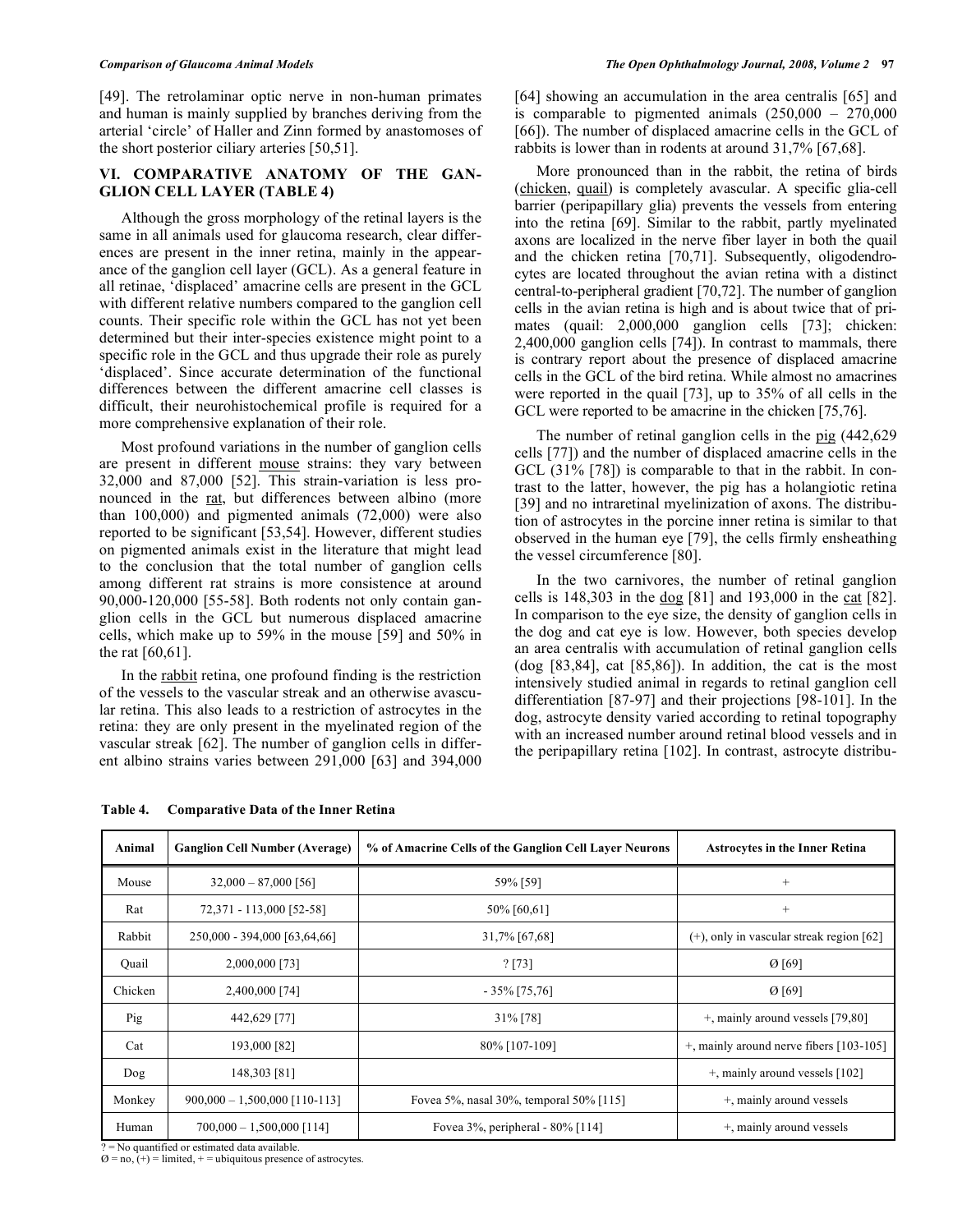tion in the cat retina seemed to be pronounced around the axon bundles of the nerve fiber layer and less intense around blood vessels [103-105]. Displaced amacrine cells in the dog seem to form a homogenous pattern throughout the retina [106]. In the cat, numerous micro-neurons were described in the GCL [107] exceeding the number of ganglion cells fivefold (730,000 - 850,000 displaced amacrine cells [108,109]) and thus representing some 80% of all neurons in the GCL.

 In the primate, the number of retinal ganglion cells is comparable to the human eye (cynomolgus monkey: 900,000 – 1,400,000 ganglion cells [110], cercopithecus: 1,228,646 ganglion cells [111], rhesus monkey: 1,500,000 ganglion cells [112], cebus monkey:  $1,340,000 - 1,400,000$  ganglion cells [113], human: 700,000 – 1,500,000 ganglion cells [114]). Displaced amacrine cells in the GCL show a distinct distribution pattern representing 5-50% of the neurons in the different regions [115]: in the fovea region (-3mm), the number of displaced amacrines is at the lower end (5% of all neurons), whereas more nasally the amount raises up to 30% and temporally up to 50%. The estimations for the human retina are 3% displaced amacrines in the fovea region and up to 80% of displaced amacrines in the peripheral retina [114].

#### **VII. CONCLUSIONS**

 Several implications can be drawn for the different animal models used in glaucoma research that should be kept in mind when using these species.

 The mouse seems to be a good comparative animal model to study the influence of the LC on the process of glaucomatous optic nerve head changes. Since it lacks a LC, the mouse can not be used for LC specific investigations; in addition, the size of the eye leads to different physical and physiological conditions which limit the transfer to the human situation. Strain differences seem to play a crucial role when comparing quantitative data of the optic nerve and retina of different mouse strains. The composition of the optic nerve head is comparable to the human situation (only non-myelinated axons and astrocytes) although the blood supply shows clear differences.

 In the rat, strain differences seem to play an important role when investigating the role of the LC. So far, there exist no quantitative studies comparing the LC in different rat strains but the findings in the literature imply differences in susceptibility to elevated pressure between different strains. Such studies could also clarify the role of the LC and its composition on the process of glaucoma. In rat as in mouse, the vascular supply and the localization of the central retinal vessels should be taken into account when comparing findings with the human situation.

 The rabbit, chicken and quail seem to be less useful models to study the pathogenic process of glaucoma. The major problem comprises the myelinization of the axons penetrating through the sparsely developed LC into the nerve fiber layer of the retina changing profoundly the situation of cell composition and mechanical reactivity in the optic nerve head region. In addition, the retina is avascular which probably has a major influence on the optic nerve head blood supply, too.

 Due to the size and anatomy of the optic nerve head and inner retina, the pig eye has numerous advantages compared to the animals discussed so far. It contains a well-developed lamina cribrosa (as do cat and dog), and the number of retinal ganglion cells is fairly high. The pig has only a poorly developed area centralis, but the possible influence of the fine retinal structure on glaucoma pathology has not yet been evaluated. In contrast to the porcine anatomy, the dog and cat eyes show relatively low values of retinal ganglion cell numbers although the centralization of the retina is more developed showing a clear area centralis. One major advantage to use cat eyes in glaucoma research is the well established classification of retinal ganglion cells. On the other hand, cats (as dogs) have an elaborated tapetum lucidum, which possible might cause trouble when comparing electrophysiological data *in vivo*.

 The latter restriction holds also true for the primate monkey eye which shows closest relation to the human anatomy. This might be especially of interest when discussing the role of vascular disturbances and their possible role for the onset and progress of glaucoma.

# **VIII. SUPPLEMENT: VARIETY OF CURRENT GLAUCOMA MODELS**

 Rodents. Numerous different glaucoma models exist in the mouse and rat eye comprising almost all aspects of mutations (natural and induced) and manipulations (blood flow changes, intravitreal injections, optic nerve injury). All models were described recently in an excessive review [116].

 Rabbit. Corticosteroid-induced ocular hypertension. Intraocular alpha-chymotrypsin injection. Short time intraocular pressure elevation by needle injection.

 Pig. Episcleral vein cauterization. *In vitro* models with porcine cadaver eyes (e.g. anterior chamber perfusion).

Dog. POAG in Beagles, American Cocker Spaniels, and other races. Spontaneous secondary glaucoma.

 Cat. Primary and secondary narrow angle/ angle closure glaucoma in different cat strains. Short time intraocular pressure elevation by needle injection. Corticosteroid-induced ocular hypertension.

 Monkey. A small colony exists with an incidence of natural occurring glaucoma. Manipulations include laser treatment of the trabecular meshwork and damage of the optic nerve.

Chicken. Light-induced glaucoma.

 Quail. Natural occurring glaucomatous mutant in the Japanese albino quail.

#### **REFERENCES**

- [1] Chew SJ. Animal models of glaucoma. In: The Glaucomas (ed.: Ritch R, Shields MB, Krupin T), Mosby year book, Inc., St. Louis, Missouri, 1996; Vol. I, pp.55-69.
- [2] Tansley K. Comparison of the lamina cribrosa in mammalian species with good and with indifferent vision. Br J Ophthalmol 1956; 40: 178-182.
- [3] Fujita Y, Imagawa T, Uehara M. Comparative study of the lamina cribrosa and the pial septa in the vertebrate optic nerve and their relationship to the myelinated axons. Tissue Cell 2000; 32: 293-301.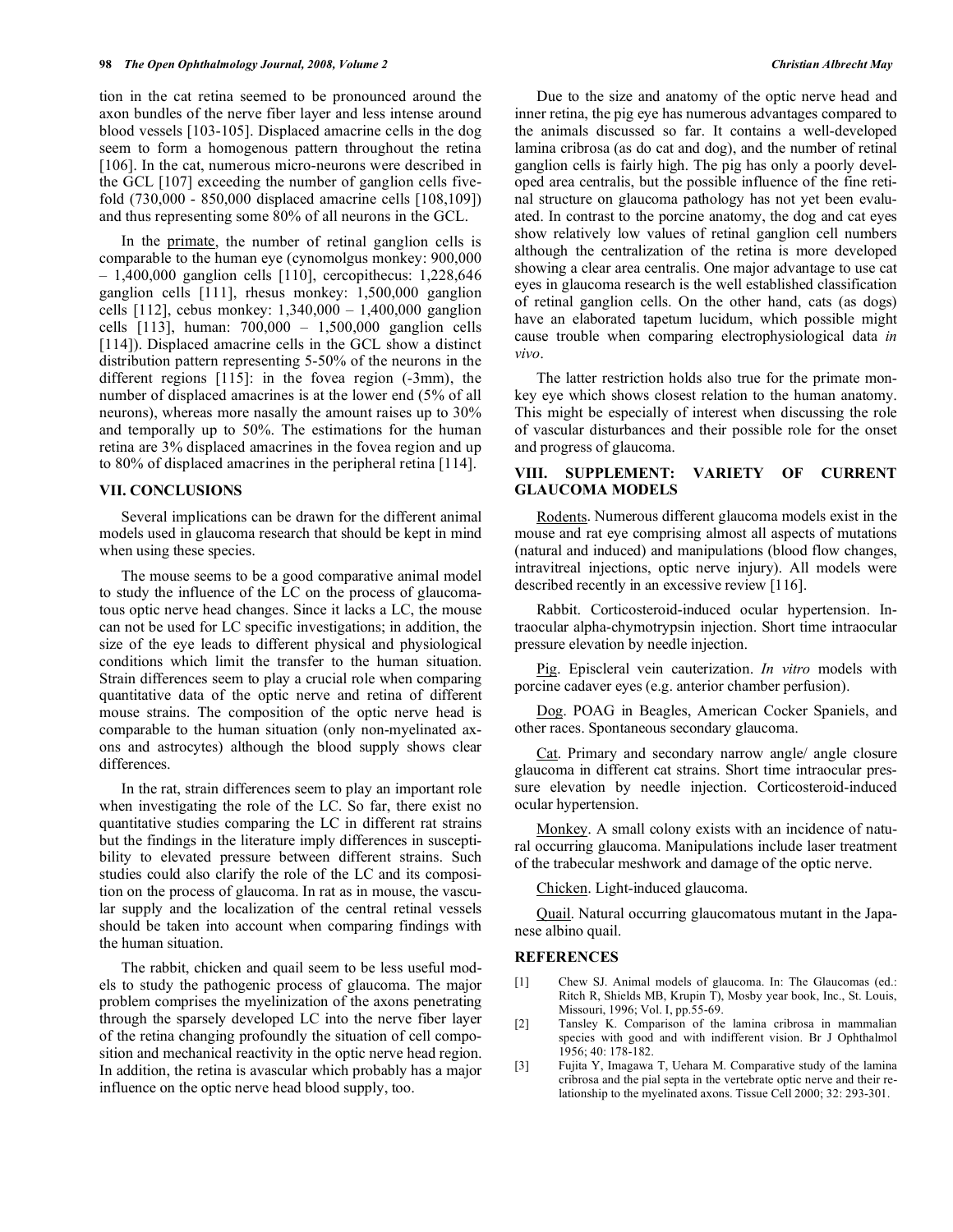- [4] Morcos Y, Chan-Ling T. Concentration of astrocytic filaments at the retinal optic nerve junction is coincident with the absence of intra-retinal myelination: comparative and developmental evidence. J Neurocytol 2000; 29: 665-78.
- [5] May CA, Lütjen-Drecoll E. Morphology of the murine optic nerve. Invest Ophthalmol Vis Sci 2002; 43: 2206-2212.
- [6] Morrison J, Farrell S, Johnson E, Deppmeier L, Moore CG, Grossmann E. Structure and composition of the rodent lamina cribrosa. Exp Eye Res 1995; 60: 127-35.
- [7] Hildebrand C, Remahl S, Waxman G. Axo-glial relations in the retina-optic nerve junction of the adult rat: electron-microscopic observations. J Neurocytol 1985; 14: 597-617.
- [8] Johansson JO. The lamina cribrosa in the eyes of rats, hamsters, gerbils and guinea pigs. Acta Anat (Basel) 1987; 128: 55-62.
- [9] May CA. The optic nerve head region of the aged rat: an immunohistochemical investigation. Curr Eye Res 2003; 26: 347-54.
- [10] Bunt-Milam AH, Dennis MB Jr, Bensinger RE. Optic nerve head axonal transport in rabbits with hereditary glaucoma. Exp Eye Res 1987; 44: 537-51.
- [11] Morcos Y, Chan-Ling T. Identification of oligodendrocyte precursors in the myelinated streak of the adult rabbit retina *in vivo*. Glia 1997; 21: 163-82.
- [12] Seo JH, Haam YG, Park SW, *et al.* Oligodendroglia in the avian retina: immunocytochemical demonstration in the adult bird. J Neurosci Res 2001; 65: 173-83.
- [13] Quesada A, Prada FA, Aguilera Y, Espinar A, Carmona A, Prada C. Peripapillary glial cells in the chick retina: A special glial cell type expressing astrocyte, radial glia, neuron, and oligodendrocyte markers throughout development. Glia 2004; 46: 346-55.
- [14] Brooks DE, Arellano E, Kubilis PS, Komaromy AM. Histomorphometry of the porcine scleral lamina cribrosa surface. Vet Ophthalmol 1998; 1: 129-135.
- [15] Radius RL, Bade B. Axonal transport interruption and anatomy at the lamina cribrosa. Arch Ophthalmol 1982; 100: 1661-4.
- [16] Radius RL, Bade B. The anatomy at the lamina cribrosa in the normal cat eye. Arch Ophthalmol 1982; 100: 1658-60.
- [17] Brooks DE, Samuelson DA, Gelatt KN, Smith PJ. Morphologic changes in the lamina cribrosa of beagles with primary open-angle glaucoma. Am J Vet Res 1989; 50: 936-41.
- [18] Morrison JC, Jerdan JA, L'Hernault NL, Quigley HA. The extracellular matrix composition of the monkey optic nerve head. Invest Ophthalmol Vis Sci 1988; 29: 1141-50.
- [19] Morrison JC, Dorman-Pease ME, Dunkelberger GR, Quigley HA. Optic nerve head extracellular matrix in primary optic atrophy and experimental glaucoma. Arch Ophthalmol 1990; 108: 1020-4.
- [20] Quigley HA, Dorman-Pease ME, Brown AE. Quantitative study of collagen and elastin of the optic nerve head and sclera in human and experimental monkey glaucoma. Curr Eye Res 1991; 10: 877- 88.
- [21] Fukuchi T, Sawaguchi S, Hara H, Shirakashi M, Iwata K. Extracellular matrix changes of the optic nerve lamina cribrosa in monkey eyes with experimentally chronic glaucoma. Graefes Arch Clin Exp Ophthalmol 1992; 230: 421-7.
- [22] Hernandez MR. Ultrastructural immunocytochemical analysis of elastin in the human lamina cribrosa. Changes in elastic fibers in primary open-angle glaucoma. Invest Ophthalmol Vis Sci 1992; 33: 2891-903.
- [23] Ye H, Yang J, Hernandez MR. Localization of collagen type III mRNA in normal human optic nerve heads. Exp Eye Res 1994; 58: 53-63.
- [24] Tengroth B, Rehnberg M, Amitzboll T. A comparative analysis of the collagen type and distribution in the trabecular meshwork, sclera, lamina cribrosa and the optic nerve in the human eye. Acta Ophthalmol Suppl 1985; 173: 91-3.
- [25] Hernandez MR, Luo XX, Igoe F, Neufeld AH. Extracellular matrix of the human lamina cribrosa. Am J Ophthalmol 1987; 104: 567- 76.
- [26] Goldbaum MH, Jeng SY, Logemann R, Weinreb RN. The extracellular matrix of the human optic nerve. Arch Ophthalmol 1989; 107: 1225-31.
- [27] Jeffery G, Evans A, Albon J, Duance V, Neal J, Dawidek G. The human optic nerve: fascicular organisation and connective tissue types along the extra-fascicular matrix. Anat Embryol (Berl) 1995; 191: 491-502.
- [28] Albon J, Karwatowski WS, Easty DL, Sims TJ, Duance VC. Age related changes in the non-collagenous components of the extracellular matrix of the human lamina cribrosa. Br J Ophthalmol 2000;  $84.311 - 7$
- [29] Fukuchi T, Sawaguchi S, Yue BY, Iwata K, Hara H, Kaiya T. Sulfated proteoglycans in the lamina cribrosa of normal monkey eyes and monkey eyes with laser-induced glaucoma. Exp Eye Res 1994; 58: 231-43.
- [30] Sawaguchi S, Yue BY, Fukuchi T, Iwata K, Kaiya T. Sulfated proteoglycans in the human lamina cribrosa. Invest Ophthalmol Vis Sci 1992; 33: 2388-98.
- [31] Sawaguchi S, Yue BY, Fukuchi T, Iwata K, Kaiya T. Age-related changes of sulfated proteoglycans in the human lamina cribrosa. Curr Eye Res 1993; 12: 685-92.
- [32] Brooks DE, Komaromy AM, Garcia-Fernandez MC, Cutler TJ, Samuelson DA, Kallberg ME. Immunohistochemistry of the extracellular matrix of the normal equine lamina cribrosa. Vet Ophthalmol 2000; 3: 127-132.
- [33] Lassmann H, Pamperl H, Stockinger G. Morphological-functional aspects of intima pads in the rat ophthalmic artery. Z Mikrosk Anat Forsch 1972; 85: 139-48.
- [34] Bisaria KK, Sud SD. The central retinal artery in the albino rats (a histological study). Indian J Ophthalmol 1977; 24: 23-6.
- [35] Morrison JC, Johnson EC, Cepurna WO, Funk RH. Microvasculature of the rat optic nerve head. Invest Ophthalmol Vis Sci 1999; 40: 1702-9.
- [36] Sugiyama K, Gu ZB, Kawase C, Yamamoto T, Kitazawa Y. Optic nerve and peripapillary choroidal microvasculature of the rat eye. Invest Ophthalmol Vis Sci 1999; 40: 3084-90.
- [37] De Schaepdrijver L, Simoens P, Lauwers H, De Geest JP. Retinal vascular patterns in domestic animals. Res Vet Sci 1989; 47: 34-42.
- [38] Sugiyama K, Bacon DR, Morrison JC, Van Buskirk EM. Optic nerve head microvasculature of the rabbit eye. Invest Ophthalmol Vis Sci 1992; 33: 2251-61.
- [39] Simoens P. Morphologic study of the vasculature in the orbit and eyeball of the pig. Thesis. Ghent 1985.
- [40] Ammann K, Pelloni G. Das Auge des Hundes. Schweiz Arch Tierheilkd 1971; 113: 287-90.
- [41] Wong VG, Macri FJ. Vasculature of the cat eye. Arch Ophthalmol 1964; 72: 351-8.
- [42] Henkind P. The retinal vascular system of the domestic cat. Exp Eye Res 1966; 5: 10-20.
- [43] Risco JM, Nopanitaya W. Ocular microcirculation. Scanning electron microscopic study. Invest Ophthalmol Vis Sci 1980; 19: 5- 12.
- [44] Gerhardt H, Liebner S, Wolburg H. The pecten oculi of the chicken as a new *in vivo* model of the blood-brain barrier. Cell Tissue Res 1996; 285: 91-100.
- [45] Liebner S, Gerhardt H, Wolburg H. Maturation of the blood-retina barrier in the developing pecten oculi of thechicken. Brain Res Dev Brain Res 1997; 100: 205-19.
- [46] Uehara M, Oomori S, Kitagawa H, Ueshima T. The development of the pecten oculi in the chick. Nippon Juigaku Zasshi 1990; 52: 503-12.
- [47] Matsunaga N, Amemiya T. Pecten of the chick eye demonstrated by vascular casts. Okajimas Folia Anat Jpn 1990; 67: 263-70.
- [48] Hayreh SS. Anatomy and physiology of the optic nerve head. Trans Am Acad Ophthalmol Otolaryngol 1974; 78: OP240-54.
- [49] Zhao Y, Li FM. Microangioarchitecture of optic papilla. Jpn J Ophthalmol 1987; 31: 147-59.
- [50] Olver JM, Spalton DJ, McCartney AC. Quantitative morphology of human retrolaminar optic nerve vasculature. Invest Ophthalmol Vis Sci 1994; 35: 3858-66.
- [51] Hayreh SS. Blood supply of the optic nerve head. Ophthalmologica 1996; 210: 285-95.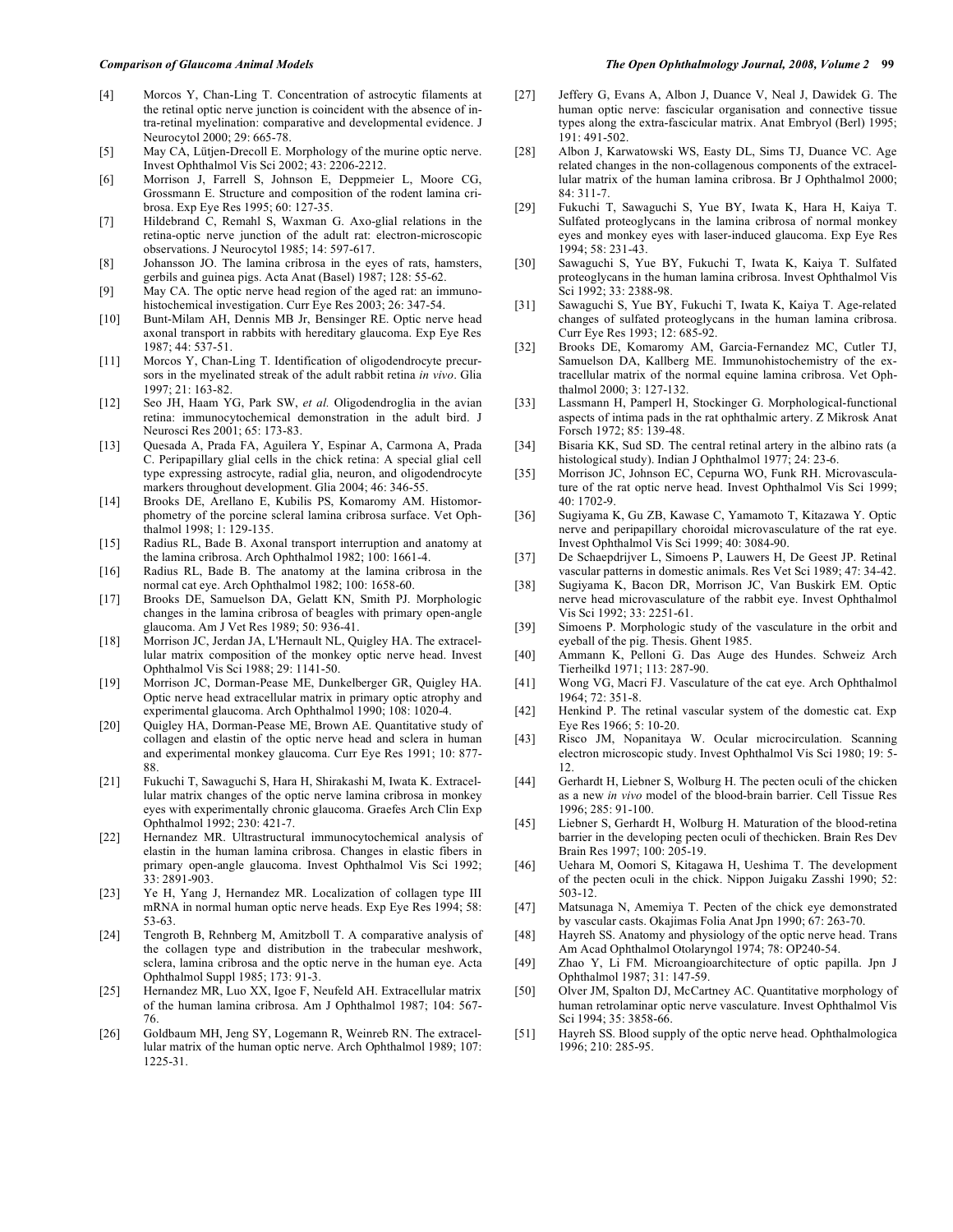- [52] Williams RW, Strom RC, Rice DS, Goldowitz D. Genetic and environmental control of variation in retinal ganglion cell number in mice. J Neurosci 1996; 16: 7193-205.
- [53] Hunter A, Bedi KS. A quantitative morphological study of interstrain variation in the developing rat optic nerve. J Comp Neurol 1986; 245: 160-6.
- [54] Cavallotti C, Cavallotti D, Pescosolido N, Pacella E. Age-related changes in rat optic nerve: morphological studies. Anat Histol Embryol 2003; 32: 12-6.
- [55] Hughes A. The pigmented-rat optic nerve: fibre count and fibre diameter spectrum. J Comp Neurol 1977; 176: 263-8.
- [56] De Juan J, Iniguez C, Carreres J. Number, diameter and distribution of the rat optic nerve fibers. Acta Anat 1978; 102: 294-9.
- [57] Fukuda Y, Sugimoto T, Shirokawa T. Strain differences in quantitative analysis of the rat optic nerve. Exp Neurol 1982; 75: 525-32.
- [58] Bedi KS, Warren MA. The effects of undernutrition during early life on the rat optic nerve fibre number and size-frequency distribution. J Comp Neurol 1983; 219: 125-32.
- [59] Jeon CJ, Strettoi E, Masland RH. The major cell populations of the mouse retina. J Neurosci 1998; 18: 8936-46.
- [60] Perry VH. Evidence for an amacrine cell system in the ganglion cell layer of the rat retina. Neuroscience 1981; 6: 931-44.
- [61] Perry VH, Henderson Z, Linden R. Postnatal changes in retinal ganglion cell and optic axon populations in the pigmented rat. J Comp Neurol 1983; 219: 356-68.
- [62] Schnitzer J. The development of astrocytes and blood vessels in the postnatal rabbit retina. J Neurocytol 1988; 17: 433-49.
- [63] Robinson SR, Horsburgh GM, Dreher B, McCall MJ. Changes in the numbers of retinal ganglion cells and optic nerve axons in the developing albino rabbit. Brain Res 1987; 432: 161-74.
- [64] Vaney DI, Hughes A. The rabbit optic nerve: fibre diameter spectrum, fibre count, and comparison with a retinal ganglion cell count. J Comp Neurol 1976; 170: 241-51.
- [65] Oyster CW, Takahashi ES, Hurst DC. Density, soma size, and regional distribution of rabbit retinal ganglion cells. J Neurosci 1981; 1: 1331-46.
- [66] Provis JM. The distribution and size of ganglion cells in the retina of the pigmented rabbit: a quantitative analysis. J Comp Neurol 1979; 185: 121-37.
- [67] Vaney DI. A quantitative comparison between the ganglion cell populations and axonal outflows of the visual streak and periphery of the rabbit retina. J Comp Neurol 1980; 189: 215-33.
- [68] Vaney DI, Peichi L, Boycott BB. Matching populations of amacrine cells in the inner nuclear and ganglion cell layers of the rabbit retina. J Comp Neurol 1981; 199: 373-91.
- [69] Schuck J, Gerhardt H, Wolburg H. The peripapillary glia of the optic nerve head in the chicken retina. Anat Rec 2000; 259: 263-75.
- [70] Seo JH, Haam YG, Park SW, *et al.* Oligodendroglia in the avian retina: immunocytochemical demonstration in the adult bird. J Neurosci Res 2001; 65: 173-83.
- [71] Fujita Y, Imagawa T, Uehara M. Fine structure of the retino-optic nerve junction in the chicken. Tissue Cell 2001; 33: 129-34.
- [72] Quesada A, Prada FA, Aguilera Y, Espinar A, Carmona A, Prada C. Peripapillary glial cells in the chick retina: A special glial cell type expressing astrocyte, radial glia, neuron, and oligodendrocyte markers throughout development. Glia 2004; 46: 346-55.
- [73] Ikushima M, Watanabe M, Ito H. Distribution and morphology of retinal ganglion cells in the Japanese quail. Brain Res 1986; 376: 320-34.
- [74] Rager G, Rager U. Systems-matching by degeneration. I. A quantitative electron microscopic study of the generation and degeneration of retinal ganglion cells in the chicken. Exp Brain Res 1978; 33: 65-78.
- [75] Ehrlich D, Morgan IG. Kainic acid destroys displaced amacrine cells in post-hatch chicken retina. Neurosci Lett 1980; 17: 43-8.
- [76] Layer PG, Vollmer G. Lucifer yellow stains displaced amacrine cells of the chicken retina during embryonic development. Neurosci Lett 1982; 31: 99-104.
- [77] Herron MA, Martin JE, Joyce JR. Quantitative study of the decussating optic axons in the pony, cow, sheep, and pig. Am J Vet Res 1978; 39: 1137-9.
- [78] Komaromy AM, Brooks DE, Kallberg ME, *et al.* Long-term effect of retinal ganglion cell axotomy on the histomorphometry of other cells in the porcine retina. J Glaucoma 2003; 12: 307-15.
- [79] Ruiz-Ederra J, Hitchcock PF, Vecino E. Two classes of astrocytes in the adult human and pig retina in terms of their expression of high affinity NGF receptor (TrkA). Neurosci Lett 2003; 337: 127- 30.
- [80] Rungger-Brandle E, Messerli JM, Niemeyer G, Eppenberger HM. Confocal microscopy and computer-assisted image reconstruction of astrocytes in the mammalian retina. Eur J Neurosci 1993; 5: 1093-106.
- [81] Brooks DE, Strubbe DT, Kubilis PS, MacKay EO, Samuelson DA, Gelatt KN. Histomorphometry of the optic nerves of normal dogs and dogs with hereditary glaucoma. Exp Eye Res 1995; 60: 71-89.
- [82] Hughes A, Wassle H. The cat optic nerve: fibre total count and diameter spectrum. J Comp Neurol 1976; 169: 171-84.
- [83] Hogan D, Williams RW. Analysis of the retinas and optic nerves of achiasmatic Belgian sheepdogs. J Comp Neurol 1995; 352: 367-80.
- [84] McGreevy P, Grassi TD, Harman AM. A strong correlation exists between the distribution of retinal ganglion cells and nose length in the dog. Brain Behav Evol 2004; 63: 13-22.
- [85] Rapaport DH, Stone J. The area centralis of the retina in the cat and other mammals: focal point for function and development of the visual system. Neuroscience 1984; 11: 289-301.
- [86] Robinson SR. Ontogeny of the area centralis in the cat. J Comp Neurol 1987; 255: 50-67.
- [87] Cleland BG, Harding TH, Tulunay-Keesey U. Visual resolution and receptive field size: examination of two kinds of cat retinal ganglion cell. Science 1979; 205: 1015-7.
- [88] Rowe MH, Dreher B. Functional morphology of beta cells in the area centralis of the cat's retina: a model for the evolution of central retinal specializations. Brain Behav Evol 1982; 21: 1-23.
- [89] Farmer SG, Rodieck RW. Ganglion cells of the cat accessory optic system: morphology and retinal topography. J Comp Neurol 1982;  $205 \cdot 190 - 8$
- [90] Freed MA, Sterling P. The ON-alpha ganglion cell of the cat retina and its presynaptic cell types. J Neurosci 1988; 8: 2303-20.
- [91] Fitzgibbon T, Funke K, Eysel UT. Anatomical correlations between soma size, axon diameter, and intraretinal length for the alpha ganglion cells of the cat retina. Vis Neurosci 1991; 6: 159-74.
- [92] Hutsler JJ, White CA, Chalupa LM. Neuropeptide Y immunoreactivity identifies a group of gamma-type retinal ganglion cells in the cat. J Comp Neurol 1993; 336: 468-80.
- [93] Stein JJ, Berson DM. On the distribution of gamma cells in the cat retina. Vis Neurosci 1995; 12: 687-700.
- [94] Stein JJ, Johnson SA, Berson DM. Distribution and coverage of beta cells in the cat retina. J Comp Neurol 1996; 372: 597-617.
- [95] Berson DM, Pu M, Famiglietti EV. The zeta cell: a new ganglion cell type in cat retina. J Comp Neurol 1998; 399: 269-88.
- [96] Berson DM, Isayama T, Pu M. The Eta ganglion cell type of cat retina. J Comp Neurol 1999; 408: 204-19.
- [97] Isayama T, Berson DM, Pu M. Theta ganglion cell type of cat retina. J Comp Neurol 2000; 417: 32-48.
- [98] Kelly JP, Gilbert CD. The projections of different morphological types of ganglion cells in the cat retina. J Comp Neurol 1975; 163: 65-80.
- [99] Stanford LR. X-cells in the cat retina: relationships between the morphology and physiology of a class of cat retinal ganglion cells. J Neurophysiol 1987; 58: 940-64.
- [100] Ahmed B. Orientation bias of cat retinal ganglion cells: a reassessment. Exp Brain Res 1989; 76: 182-6.
- [101] Cohen E, Sterling P. Microcircuitry related to the receptive field center of the on-beta ganglion cell. J Neurophysiol 1991; 65: 352-9.
- [102] Davidson M, Nasisse M, Kornegay J. Intermediate filament complement of the normal and gliotic canine retina. J Comp Pathol 1990; 103: 125-34.
- [103] Bussow H. The astrocytes in the retina and optic nerve head of mammals: a special glia for the ganglion cell axons. Cell Tissue Res 1980; 206: 367-78.
- [104] Karschin A, Wassle H, Schnitzer J. Immunocytochemical studies on astroglia of the cat retina under normal and pathological conditions. J Comp Neurol 1986; 249: 564-76.